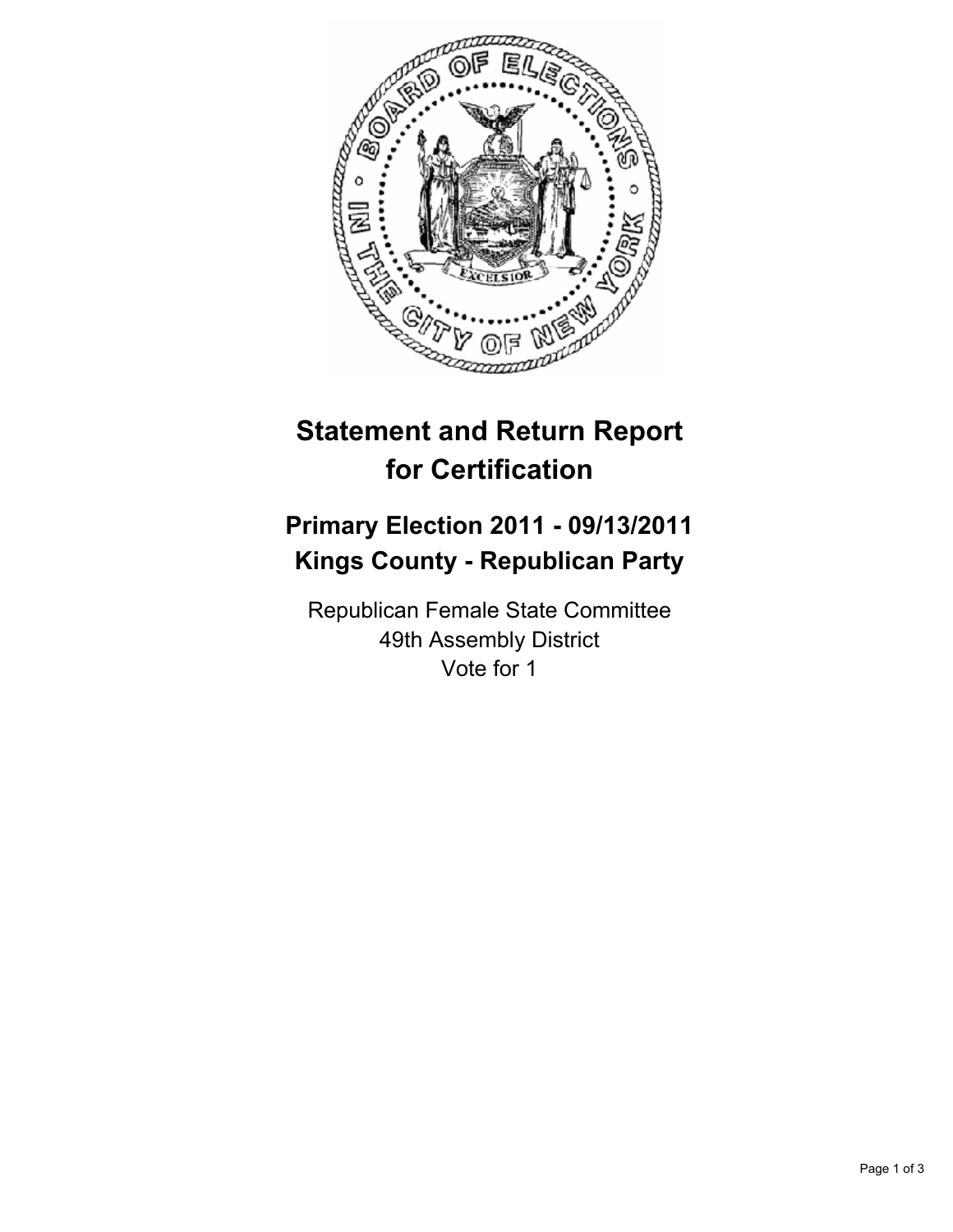

## **Assembly District 49**

| <b>PUBLIC COUNTER</b>                                    | 684 |
|----------------------------------------------------------|-----|
| <b>EMERGENCY</b>                                         | 0   |
| ABSENTEE/MILITARY                                        | 38  |
| <b>FEDERAL</b>                                           | 0   |
| SPECIAL PRESIDENTIAL                                     | 0   |
| <b>AFFIDAVIT</b>                                         | 3   |
| <b>Total Ballots</b>                                     | 725 |
| Less - Inapplicable Federal/Special Presidential Ballots | 0   |
| <b>Total Applicable Ballots</b>                          | 725 |
| LUCRETIA REGINA-POTTER                                   | 315 |
| LINDA VISCONTI                                           | 294 |
| <b>Total Votes</b>                                       | 609 |
| Unrecorded                                               | 116 |